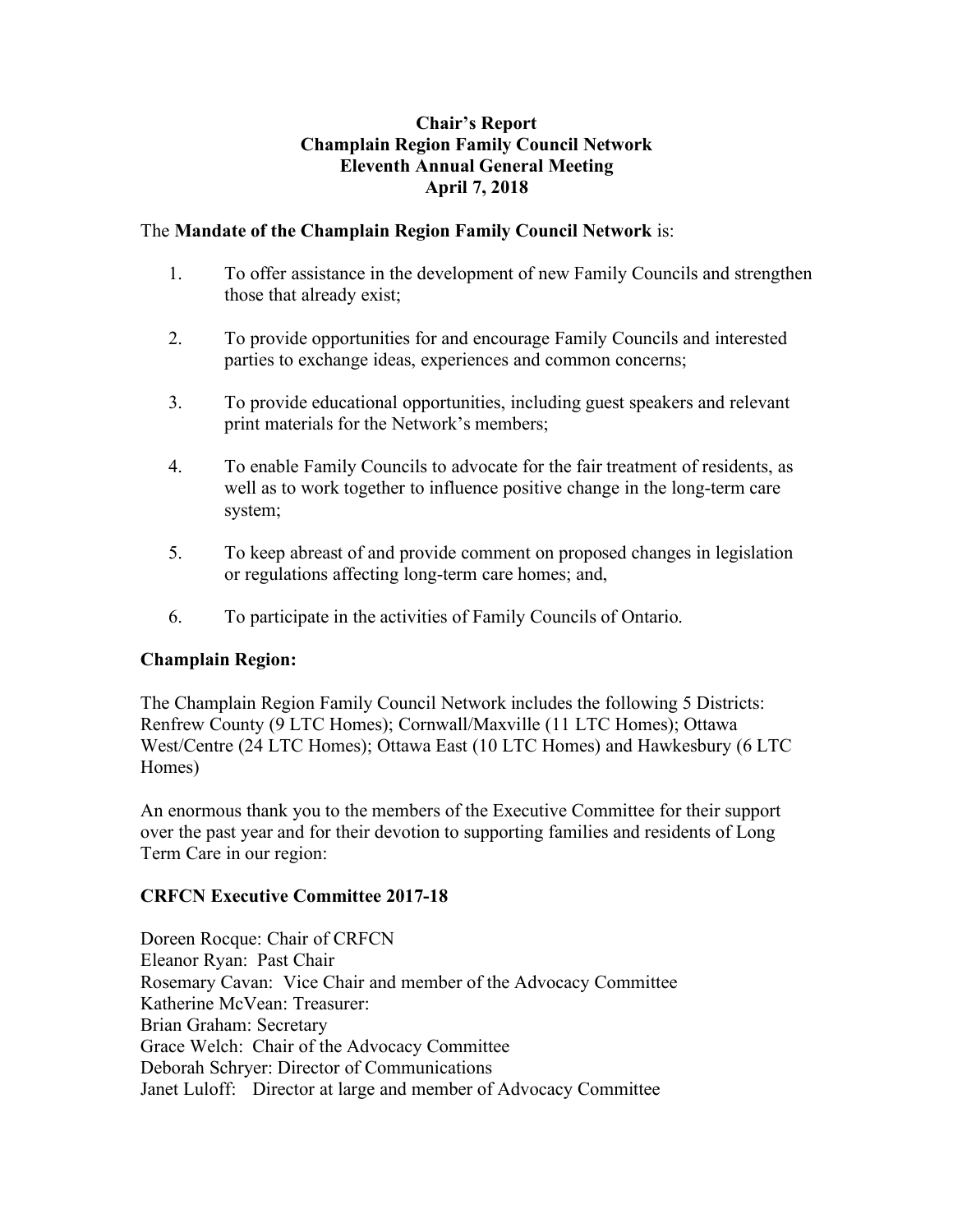#### **District Coordinators:**

Cornwall/Maxville and Renfrew County – Eleanor Ryan; Ottawa East and Hawkesbury – Denis Lajoie Ottawa Centre and West – Lynn Smith

#### **2017 Achievements**:

It is our pleasure today to report to you, the membership of the Network, some of the ways that the Network has supported Family Councils in the Region in 2017.

District coordinators are the Networks' main contact and link to Family Councils in the region. This past year district coordinators continued to assist in starting and rejuvenating Family Councils, coaching new Chairs and participating in Family Council Meetings to offer advice on particular challenges.

District coordinators work continually to keep the Network's email list of Family Council Contacts up to date. This list is used to communicate with you and make sure you are aware of such things as legislative changes; best practices; activities; and, events that may be of interest to Family Councils. You can help us by making sure that your district coordinator is advised anytime there is a change in your Family Council contact information.

Staying up to date on the latest developments and activities affecting Long Term Care Residents and their families keeps us all busy. Through our partnerships and membership on Committees with the Ministry of Health and LTC, the Local Health Integration Network (LHIN) and other organizations, we are able to ensure that the voice of families and the needs of LTC residents are always presented.

The Advocacy Committee and Communications committees have been very active this year and I will let Grace and Deborah share their achievements with you over the past year. Financially the CRFCN is keeping afloat but adequate funding is an ongoing issue as we are heavily reliant on Family Councils Ontario for reimbursing our operating costs. Kathy McVean, our treasurer will share with you our financial situation and Eleanor Ryan (Past Chair and District Coordinator for Cornwall/Maxville and Renfrew County) will share with you the rewards and challenges of being a District Coordinator with the Network.

Our fall conference was held on November 4, 2017 and we were extremely happy to welcome Karen Simpson Director of the Inspection Branch with the MOHLTC and Carole Comeau Manager for the Eastern region who updated us on the changes to the LTC Quality Inspection Program. Sophie Orosz, Manager of the Bruyère Centre for Learning Research and Innovation in LTC and several members of the research teams updated us on their work related to: Nursing Care Plans, Responsive Behaviour Triggers, the Importance of Oral Care, and Using the Arts to enhance residents' quality of life.